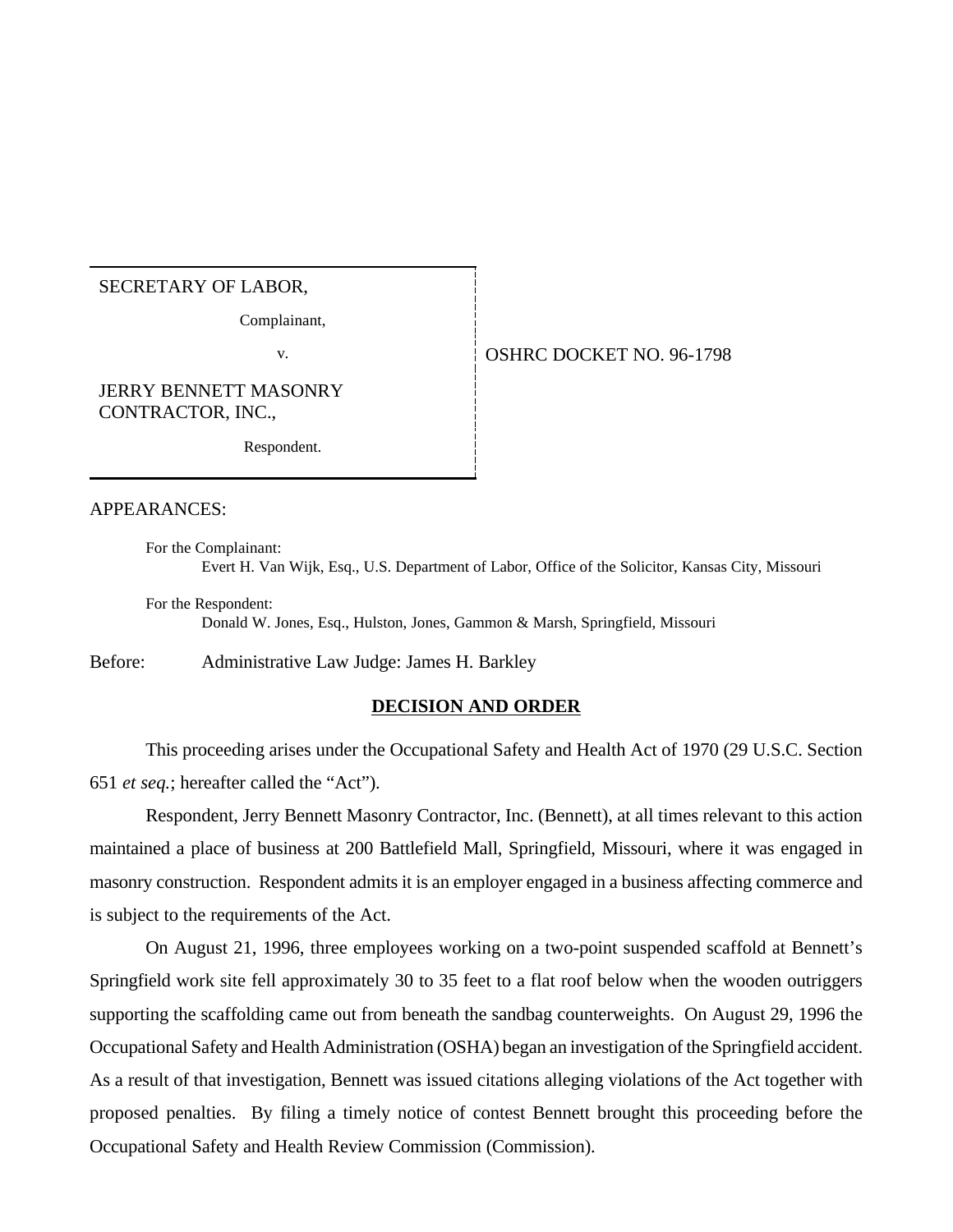On June 17-18, 1997, a hearing was held in Springfield, Missouri. At the hearing, citation 1, item 1c was withdrawn (Tr. 16). The parties have submitted briefs on the remaining issues and this matter is ready for disposition.

# **§8(e) Walkaround Rights**

As a threshold matter this judge notes that Bennett's 8(e) claim was rejected at the hearing (Tr. 18- 19, 349-351); that matter will not be reopened here.

# **Alleged Violation of §1926.451(a)(3) and §1926.21(b)(2):**

Serious citation 1, items 2a and 2b state:

The alleged violations below have been grouped because they involve similar or related hazards that may increase the potential for injury resulting from an accident.

29 CFR 1926.451(a)(3): No scaffold shall be erected moved, dismantled, or altered except under the supervision of competent persons:

(a) Worksite--Battlefield Mall, J.C. Penny's Store, Springfield, MO--On or around August 21, 1996 a two-point suspended scaffold was erected without the presence or supervision of a competent person.

29 CFR 1926.21(b)(2): The employer did not instruct each employee in the recognition and avoidance of unsafe condition(s) and the regulation(s) applicable to his work environment to control or eliminate any hazard(s) or other exposure to illness or injury:

(a) Worksite--Battlefield Mall, third level of J.C. Penny's Store--On or around August 21, 1996, employees were not instructed or trained on the proper assembly or use of two-point suspended scaffold. Individual designated as the competent person had not received any instructions in regards to working on two-point suspended scaffolds prior to the accident.

## *Facts*

Foreman Harold Traeger testified that on August 21, 1996 Bennett Superintendent Royce Huett, told him that he, James Gertiser and Robert Zimcik were to erect the cited scaffolding and wash down the brick on the face of the J.C. Penny store (Tr. 110-11,193, 205; Exh. C-4 through C-7). Traeger had not worked from a suspended scaffold before; Traeger testified that Huett told him to rely on Gertiser, who was familiar with the scaffolding (Tr. 207). Huett testified that he believed Gertiser was a "competent person" for purposes of scaffold erection (Tr. 274). Gertiser and Zimcik set up the two-point suspended scaffold while Traeger went to another job site (Tr. 114, 193-94).

Gertiser testified that he had set up a two-point suspended scaffold approximately four times before, but had no formal training in load ratings, or in the need to use tie backs to prevent sway and as a secondary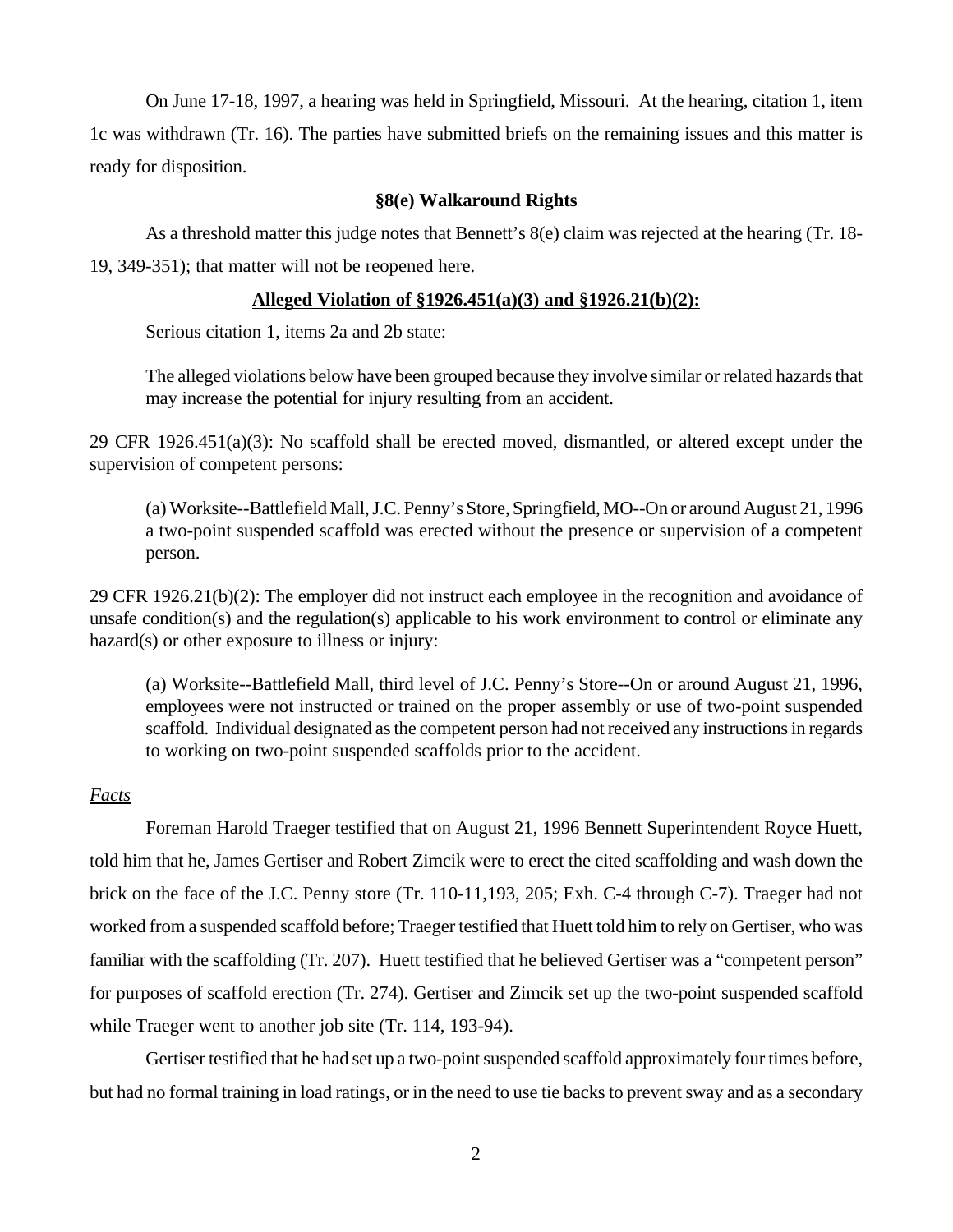means of anchorage (Tr. 112-19, 141-42). Gertiser admitted that he did not know what the weight capacity of the cited scaffold was, and was not familiar with OSHA regulations applicable to two-point suspended scaffolds prior to August 21, 1996 (Tr. 119).

Huett knew that Gertiser had some experience, but admitted that he did not did not train Gertiser in safe scaffold erection or evaluate Gertiser's knowledge of OSHA standards (Tr. 274-76). Charles Thornton, Gertiser's father-in-law, testified that he had trained Gertiser in the erection of two-point suspension scaffolds (Tr. 321, 328). Thornton admitted that he had not trained Gertiser in the need to use tie backs (Tr. 329). Thornton had never seen the Federal regulations governing two-point suspension scaffolds (Tr. 330).

#### *Discussion*

**1926.451(a)(3).** "Competent person," is defined at  $\S 1926.32(f)$  as "one who is capable of identifying existing and predictable hazards in the surroundings, or working conditions which are unsanitary, hazardous, or dangerous to employees, and who has authorization to take prompt corrective measures to eliminate them."

The evidence establishes a violation of the cited standard, in that James Gertiser was incapable of identifying and eliminating predictable hazards associated with scaffolding generally, or the cited scaffold in particular.

Gertiser had no formal training, and only minimal experience in the erection of two point suspended scaffolding. Neither Gertiser nor Thornton, who ostensibly trained Gertiser, were familiar with OSHA regulations governing the safe erection of two-point suspension scaffolds. Gertiser had not been trained to use tie-backs as required by §1926.451(i)(4). Gertiser did not know what the rated load capacity of the cited scaffold was, and so could not have identified any of the hazards associated with supporting or exceeding the rated load which are found at  $\S 1926.451(i)(5)$  and (i)(8). The Commission has found a violation of the cited standard where the "competent person" was ignorant of applicable OSHA standards and failed to address hazards identified therein. *Degioia Brothers Excavating, Inc.,* 17 BNA OSHC 1181 (No. 92-3024, 1995); *E. L. Davis Contracting Co.*, 16 BNA OSHC 2046 (No. 92-0035, 1994).

The cited violation has been established.

**§1926.21(b)(2).** The citation alleges that the competent person had not received any instructions in regards to working on two-point scaffolds. As stated above, though Gertiser had received some on the job training in assembly and use of the cited scaffolding, that training was clearly inadequate, in that it did not allow him to recognize and avoid the hazards cited by the Secretary.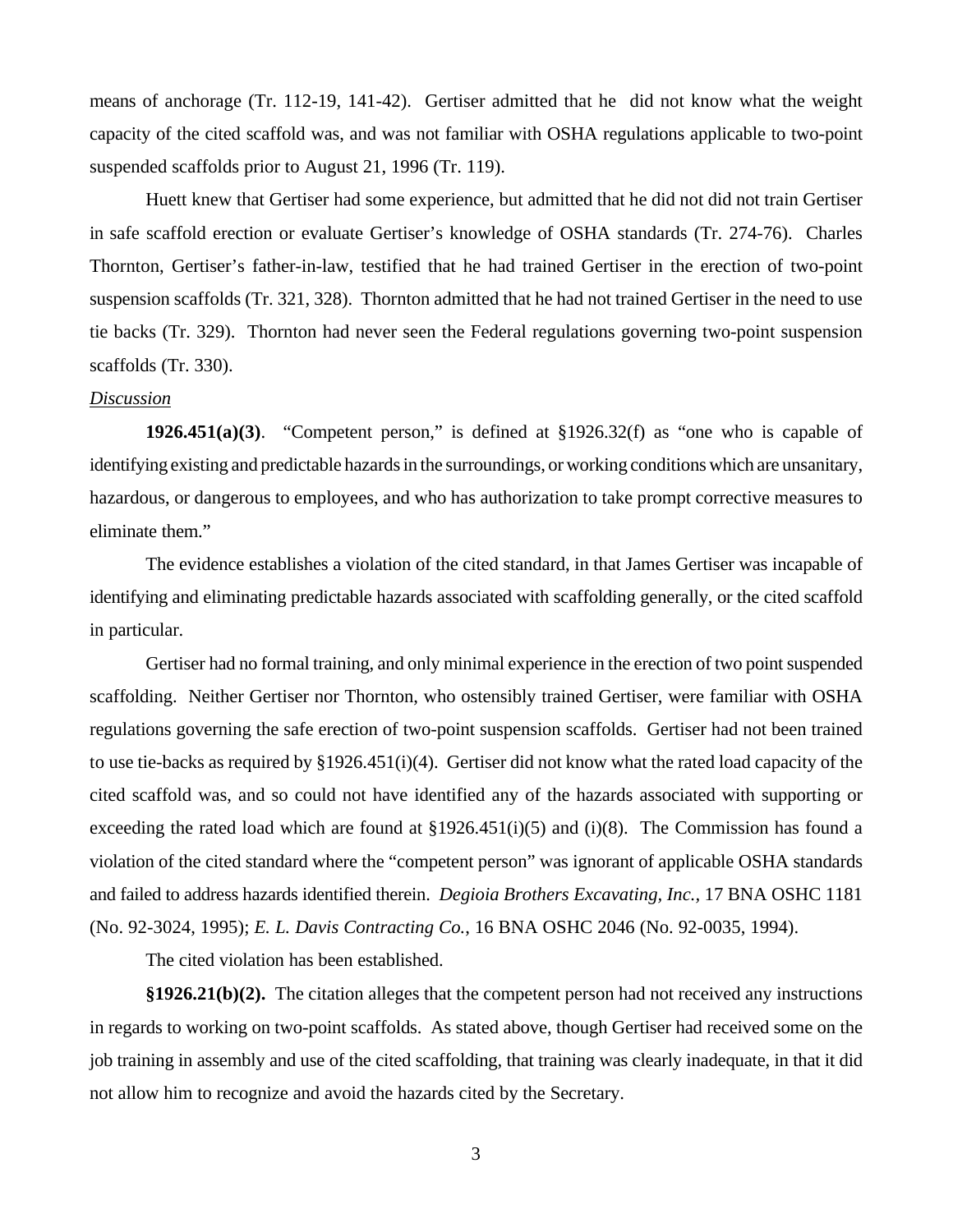I find, however, that the citation under  $\S 1926.21(b)(2)$  is duplicative, in that both standards require the same abatement conduct. *J.A. Jones Construction Co.*, 16 BNA OSHC 1497, 1991-93 CCH OSHD ¶29,964 (No. 87-2059, 1993). Had Gertiser been trained as a competent person, *i.e.,* to identify existing and predictable hazards in the surroundings, or working conditions which are unsanitary, hazardous, or dangerous to employees, his training would also have satisfied the requirements of subsection  $21(b)(2)$ .

Citation 2b will be vacated.

### *Penalty*

The Secretary proposed a combined penalty of \$4,200.00. Bennett maintains that the penalty is excessive in that no credit was provided for good faith.

In 1993, Bennett paid \$3,500.00 for a safety program from Risk Control Specialists, although the training contracted for was not provided (Tr. 299-303; Exh. R-14). Since the accident, Bennett has hired Lee Johnson to improve the safety program and training (Tr. 292-94).

This judge finds that Bennett's 1993 purchase of a safety program does not demonstrate good faith. There is no evidence that the safety program was more than haphazardly implemented. The record establishes that the program was printed up and placed in binders which were distributed to some of Bennett's foremen, who put them in their trucks (Tr. 262, 281-82, 300). That the foremen had safety programs in their trucks hardly constitutes an adequate safety program, and certainly does not demonstrate good faith. Finally, Bennett's effort improve its safety program after the fact does not justify a penalty adjustment, though it may bring Bennett into compliance with the Act, and avoid future training citations.

The penalty proposed by the Secretary is appropriate in that the violation here is clearly a high gravity "serious" violation. Failure to properly train employees engaged in the erection of job made scaffolding of the type used here can result in its improper assembly and its collapse. The collapse of improperly erected scaffolding will almost certainly result in severe bodily harm, such as was suffered by Bennett's employees.<sup>1</sup>

No separate penalty was proposed for item 2b, which was based on the identical violative conduct. I find \$4,200.00 an appropriate penalty for that conduct, despite the dismissal of the duplicative allegations.

<sup>&</sup>lt;sup>1</sup> Zimcik broke six ribs had a separated right shoulder, torn muscles and tendons in his shoulder and back, neck injuries and an injury to his right hip (Tr. 179-80). Traeger was hospitalized for 19 days with a broken back (Tr. 218).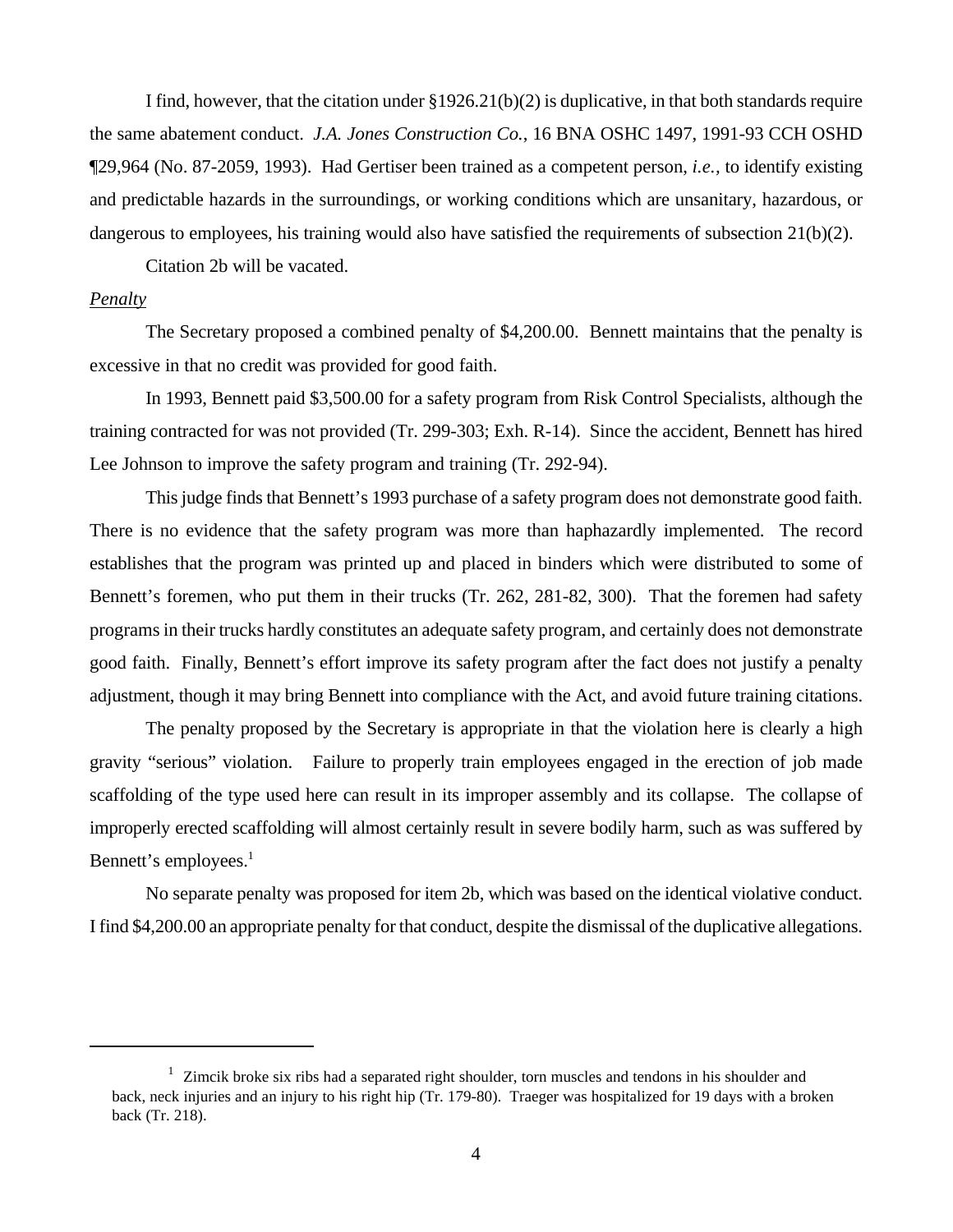#### **Alleged Violation of §1926.451(i)(4)**

Serious citation 1, item 3 alleges:

29 CFR 1926.451(i)(4): On two-point suspension scaffold(s), tie backs of 3/4 inch manila rope, or the equivalent, secured to a structurally sound portion of the building, were not installed as a secondary means of anchorage:

(a) Worksite--Battlefield Mall, J.C. Penny's Store, Springfield, MO--On or around August 21, 1996 at approximately 12:00 pm., three employees were injured when a two-point suspended scaffold's left counterweight failed and the scaffold had no secondary means of anchorage:

The cited standard states:

. . . Tiebacks of 3/4 inch manila rope, or the equivalent, shall serve as a secondary means of anchorage, installed at right angles to the face of the building, whenever possible, and secured to a structurally sound portion of the building.

Bennett admits that no tiebacks were used on the cited two-point suspended scaffold on August 21, 1996 (Tr. 120). Bennett maintains, however, that §1926.451(i)(4) only requires the use of tiebacks "whenever possible." Bennett states that it was not possible to use tiebacks at the Battlefield Mall site.

**Applicability.** The Secretary maintains that the phrase "whenever possible" refers not the requirement that tiebacks be installed as a secondary means of anchorage, but to the phrase which immediately precedes it, "installed at right angles to the face of the building."

 The interpretation of a standard by the promulgating agency is controlling unless "clearly erroneous or inconsistent with the regulation itself." *Udall v. Tallman*, 380 U.S. 1, at 16, 87 S.Ct. 792, at 801 (1965). *See; Nooter Construction Co.*, 16 BNA OSHC 1572, 1994 CCH OSHD ¶29,729 (No. 91-237, 1994). In this case, not only is the Secretary's reading of the standard the most grammatically sound, it most effectively carries out the purposes of the Act, *i.e.*, to protect the employee. I find that the cited standard requires the use of tiebacks in all cases. The required tiebacks are to be installed at right angles to the face of the building whenever possible.

**Infeasibility.** At the hearing Bennett objected to the Secretary's attempt to introduce evidence relating to the affirmative defense of infeasibility, representing that it was not raising the affirmative defense. Bennett's counsel stated that any evidence regarding the feasibility of installing tiebacks was relevant only to the extent its interpretation of the standard was upheld. The Secretary's evidence, which may have shown the availability of alternative means of protection, was subsequently excluded (Tr. 265-73). The issue of the infeasibility of compliance was, therefore, abandoned at the hearing.

The cited violation is established.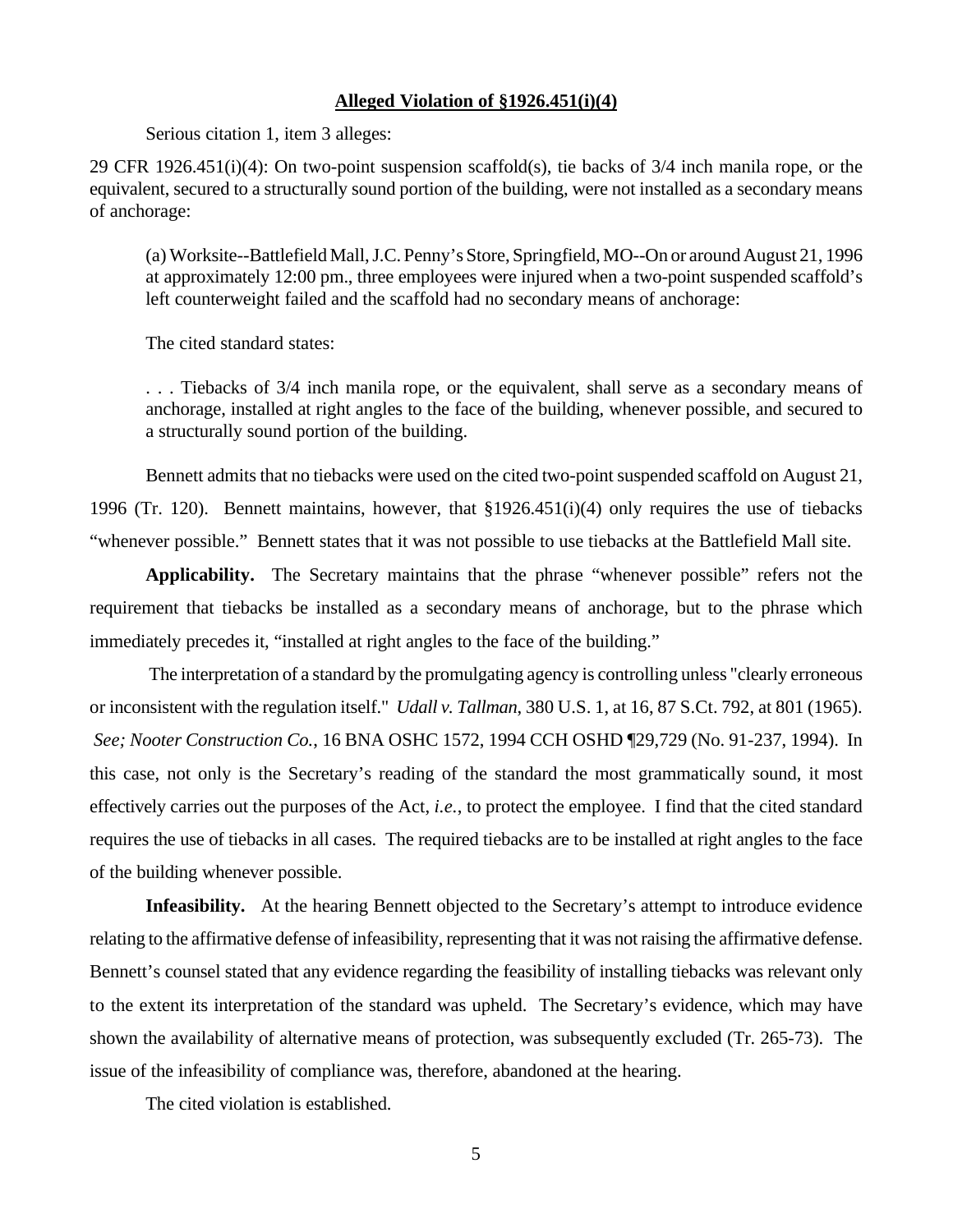# *Penalty*

The Secretary has proposed a penalty of \$4,200.00. Three employees were exposed to an improperly secured two-point suspension scaffold. The exposure was of short duration only because the scaffold fell. Though it was not proven, or argued, that the failure to provide the required tiebacks was the proximate cause of the scaffold failure, failure to provide a secondary means of anchorage deprived the injured employees of a failsafe measure which might have prevented their injuries. The penalty reflects the high gravity of the violation and is deemed appropriate.

### **Alleged Violation of §1926.451(i)(8)**

Serious citation 1, item 4 alleges:

29 CFR 1926.451(i)(8): Each employee on two-point suspension scaffold(s) was not protected by an approved safety life belt attached to a lifeline:

(a) Worksite-Battlefield Mass, J.C. Penny's Store, Springfield, MO--On or around August 21, 1996 at approximately 12:00 pm., three employees fell approximately 40 feet from their two-point suspended scaffold when the left counterweight failed. Employees were not wearing any type of personal fall protection such as, but not limited to a safety life belt attached to a lifeline.

### *Facts*

Royce Huett brought two safety harnesses to the J.C. Penny job site (Tr. 149-50, 250). Traeger believed that he was to work with the other two men from the scaffolding (Tr. 206, 238). Huett stated that he intended only Zimcik and Gertiser to work from the scaffold and never told Traeger that all three men should get on the scaffolding (Tr. 250, 253).

Neither Traeger nor Zimcik were aware of any Bennett work rule requiring fall protection; both stated that they had never used or been trained to use a safety harness (Tr. 174-75, 210, 216). Gertiser stated that he had been trained to use a lifeline, but didn't put one on August 21 (Tr. 122-23, 153). Traeger and Zimcik stated that they did not use their safety harnesses because there weren't any safety ropes to attach the lanyards to (Tr. 174, 176, 212-13). One rope did hang down the side of the building, though it was not used as an anchor line (Tr. 122-23, 148). Traeger testified that three workers were spaced along the 20 foot scaffold platform and could not all have reached the anchor rope. Traeger stated that the safety harnesses provided by Bennett had two foot lanyards, which were intended to be attached to safety lines anchored to the roof (Tr. 174, 211-12, 216). Gertiser testified that the lanyards were four to six feet long,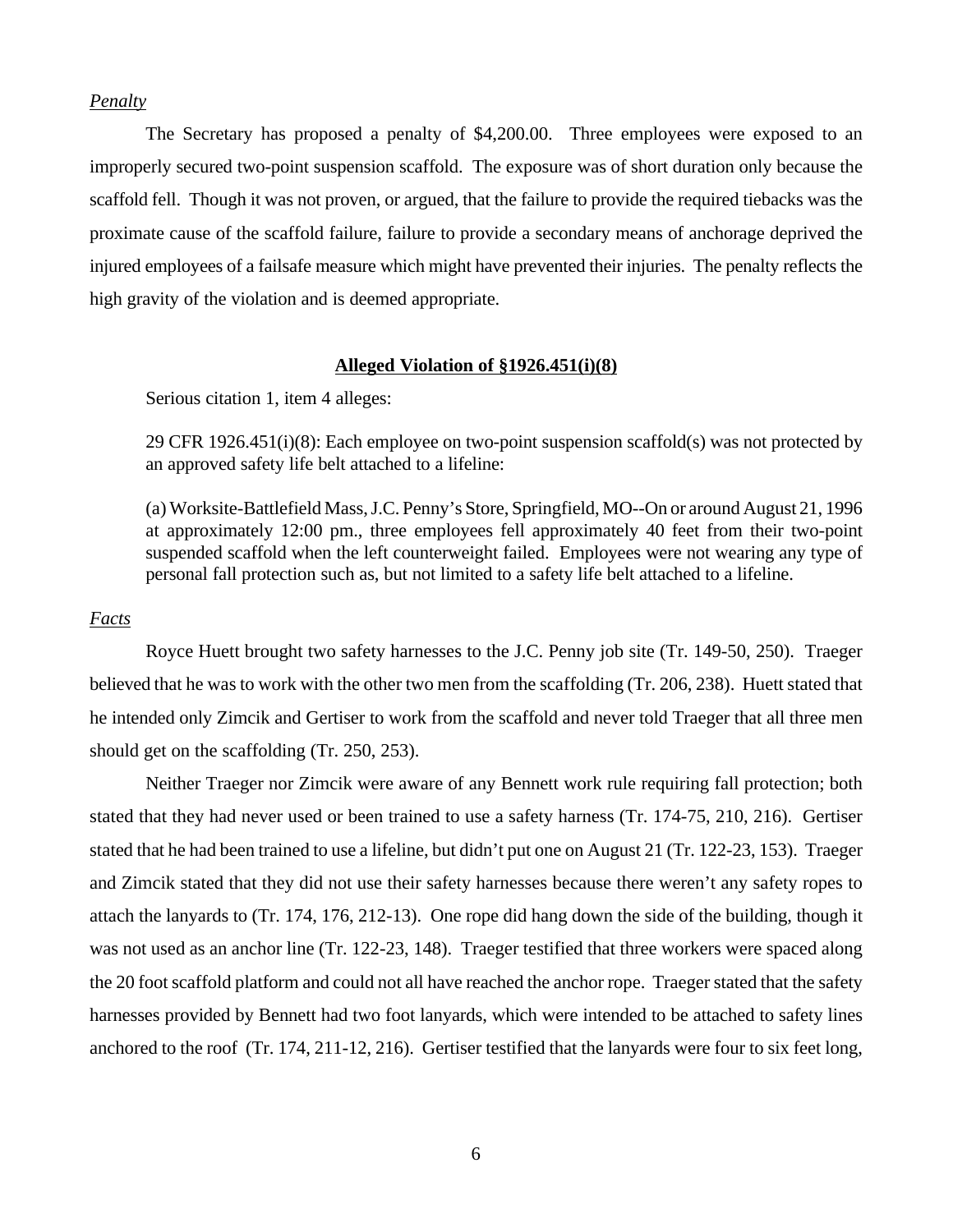and that two men could both hook up to a single safety line, moving in unison across the scaffold as they worked (Tr. 163-65).

Huett stated that Bennett did have a safety program, a copy of which he kept in his truck (Tr. 245, 262; Exh. R-14). The only training Huett conducted, however, was to verbally correct employees working unsafely (Tr. 261). Huett admitted he did not give Traeger, his foreman, a copy of the safety program, or require him to read it even though it was his job to train Traeger (Tr. 280). Huett admitted it was not Bennett's practice to provide copies of the safety program to laborers (Tr. 280).

# *Discussion*

The underlying violation is not disputed; none of the men involved in the August 21 incident were using personal fall protection. Bennett raises the affirmative defense of employee misconduct, arguing that two employees working from the scaffold should have tied off using the safety harnesses and anchor line provided by Bennet. In order to establish an unpreventable employee misconduct defense, however, the employer must establish that it had: established work rules designed to prevent the violation; adequately communicated those work rules to its employees (including supervisors); taken reasonable steps to discover violations of those work rules; and effectively enforced those work rules when they were violated. *New York State Electric & Gas Corporation*, 17 BNA OSHC 1129, 1995 CCH OSHD ¶30,745 (No. 91-2897, 1995).

The Commission has noted that unanimity of noncomplying conduct by all employees suggests ineffective enforcement. *Gem Industrial, Inc.,* 17 BNA OSHC 1184, 1996 CCH OSHD ¶31,197 (No. 93- 1122, 1996). It is more than a suggestion where, as here, the employer fails to establish that it took any steps whatsoever to communicate, discover violations of or enforce any work rule requiring fall protection.

Neither Zimcik nor Traeger had been trained to use fall protection. There is no evidence that any fall protection training was ever provided to any Bennett employees. It was not Bennett's policy to provided laborers with a copy of the safety program. Traeger was never provided with a copy of Bennett's safety program even though he was in training as a foreman. Huett admitted that the only safety training he ever provided was to correct employees he found working unsafely. No measures were ever taken to discipline employees violating company safety policy.

Bennett failed to prove its affirmative defense; the violation is established.

# *Penalty*

A penalty of \$4,200.00 was proposed. As discussed above, I find the penalty appropriate in that it properly reflects the high gravity of the cited violation.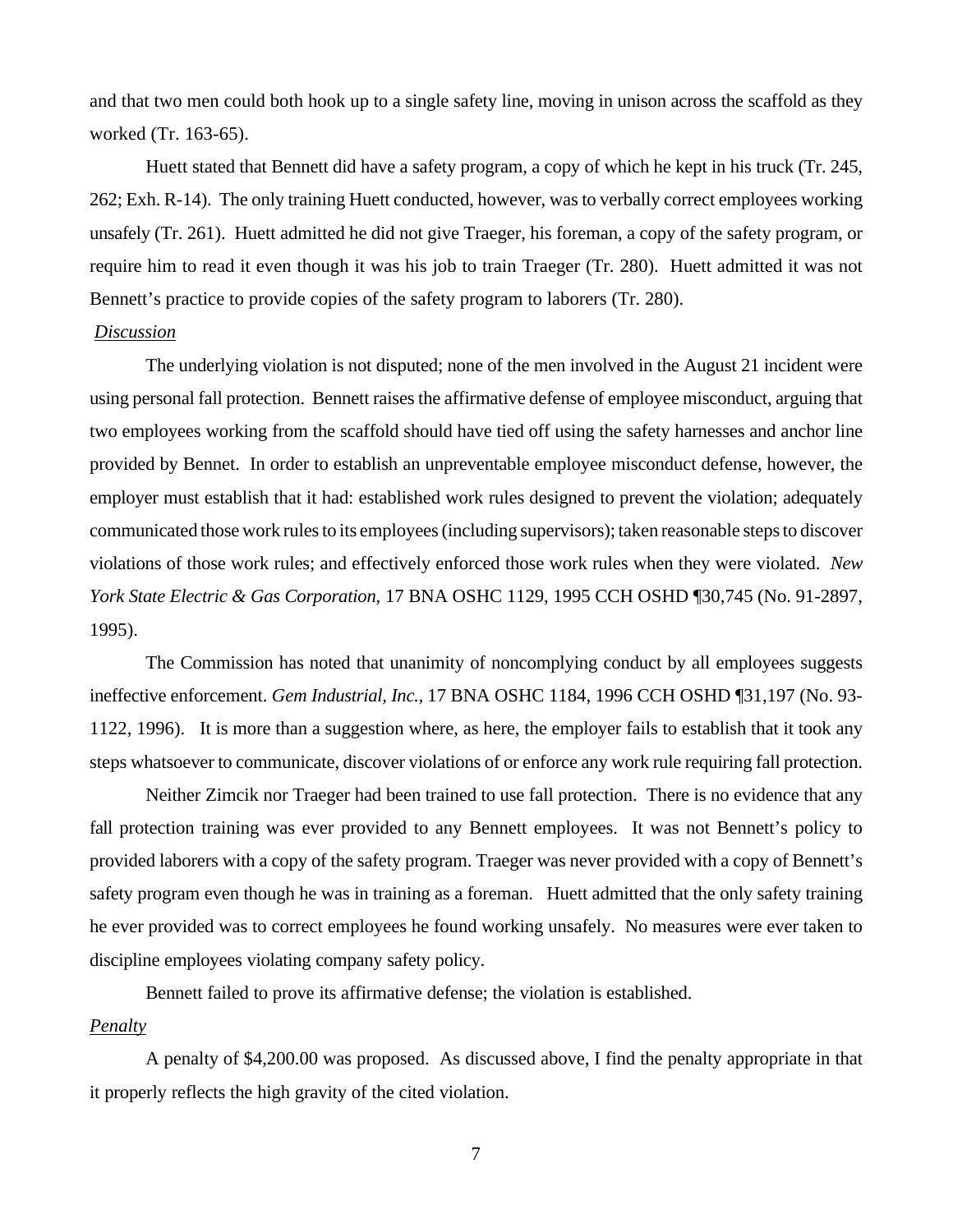# **Alleged Violation of §1910.1200(e)(1), (e)(1)(i) and (h)**

Serious citation 1, item 1a alleges:

29 CFR 1910.1200(e)(1), as referenced in 29 CFR 1926.59: The employer did not develop, implement, and maintain at the workplace a written hazard communication program.

(a) Worksite--Battlefield Mall, J.C. Penny's Store, Springfield, MO--On or around August 21, 1996, no program was maintained at worksite for chemicals such as, but not limited to, acid being used to wash down walls.

Serious citation 1, item 1b alleges:

29 CFR 1910.1200(e)(1)(i), as referenced in 29 CFR 1926.59: The written hazard communication program did not include a list of the hazardous chemicals known to be present using an identity that was referenced on the appropriate material safety data sheet.

(a) Worksite--Battlefield Mall, J.C. Penny's Store, Springfield, MO--On or around August 21, 1996, a list of the hazardous chemicals known to be present on the jobsite was not readily available at the worksite at the time this accident occurred.

Serious citation 1, item 1d alleges:

29 CFR 1910.1200(h), as referenced in 29 CFR 1926.59: Employees were not provided information and training as specified in 29 CFR 1910.1200(h)(1) and (2) on hazardous chemicals in their work area at the time of their initial assignment and whenever a new hazard was introduce into their work area: (Construction reference: 1926.59)

(a) Worksite--Battlefield Mall, J.C. Penny's Store, Springfield, MO--On or around August 21, 1996, employees were working with chemicals such as, but not limited to acid, with inadequate knowledge of the hazards associated with these chemicals.

# *Facts*

It is admitted that Vana Trol, a hazardous chemical, was in use at the Battlefield work site (Exh. R-6). The Material Safety Data Sheet (MSDS) for Vana Trol states that it contains hydrochloric acid: user exposure may result in burns; users should utilize protective gloves, goggles, apron and boots; in the event of a spill, acid should be diluted with water and neutralized with soda ash or lime water (Exh. C-8).

Bennett maintained a hazard communication program at its main office. Bennett's main office was five or six miles from Battlefield work site (Tr. 128). Copies of the program were provided to some of its foremen, who carried them in their trucks (Tr. 158, 163. 300). Royce Huett could not recall ever telling any of the employees at the Battlefield site that the hazard communication program was maintained in the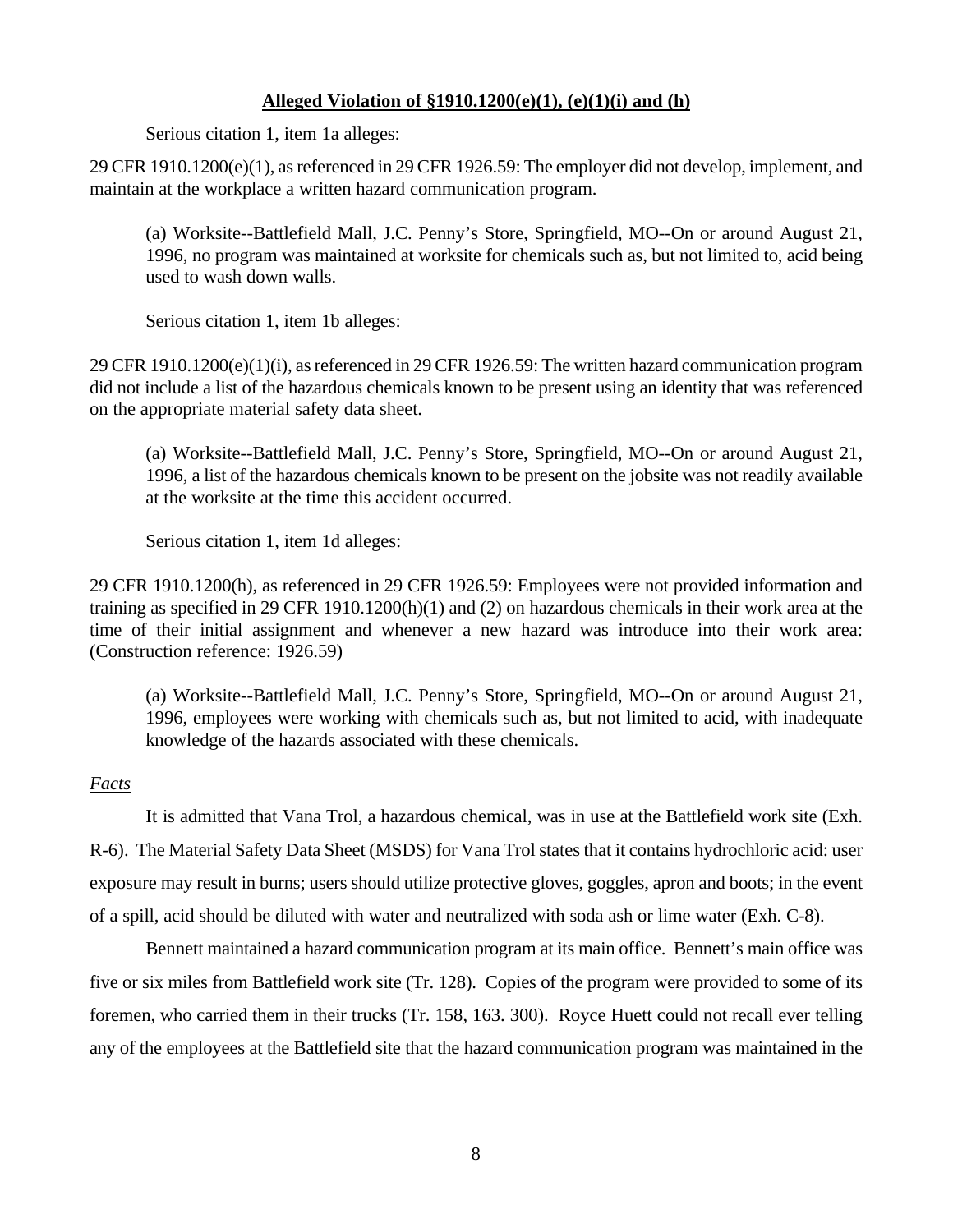foreman's truck (Tr. 282). In any event, Traeger, the foreman on the Battlefield site had never received a copy of the program (Tr. 203-04).

 Traeger did not recall receiving any hazard communications training, but had apparently signed off on a "Training Outline" for hazard communications training (Tr. 223-24; Exh. R-29, p. 306). Huett testified that he had never given Traeger any training specifically on the hazards of Vana Trol (Tr. 281).

Gertiser was never given a copy of Bennet's hazard communication program, or received any training in its contents (Tr. 128, 131). Gertiser testified that he knew from previous jobs and from high school science courses that Vana Trol, an acid, and could burn you, and that you should avoid getting it on your skin (Tr. 129-30, 135). Gertiser knew that in the event he got acid on his skin or in his eyes, the affected area should be flushed with water (Tr. 137-40). Gertiser stated that he had never been required to look over the MSDS for Vana Trol, and received no training as to what protective equipment should be worn when using it (Tr. 130).

Zimcik testified that he received no training from Bennett as to the effects of exposure to Vana Trol, or the need for personal protective equipment when using it (Tr. 176-77). Zimcik did not know what an MSDS was on August 21, and had received no training in regard to Bennett's hazard communication program (Tr. 177-180). Zimcik had previous experience with Vana Trol's generic equivalent, muriatic acid, and knew to keep it away from his skin and eyes, and to flush the area with water if he was splashed with acid (Tr. 183-86).

## *Discussion*

#### **§1910.1200(e)(1) and (e)(1)(i)** provide:

Employers shall develop, implement, and maintain at each workplace, a written hazard communication program which at least describes how the criteria specified in paragraphs (f), (g), and (h) of this section for labels and other forms of warning, material safety data sheets, and employee information and training will be met, and which also includes the following:

 (i) A list of the hazardous chemicals known to be present using an identity that is referenced on the appropriate material safety data sheet (the list may be compiled for the workplace as a whole or for individual work areas); . . .

The evidence establishes that the required hazard communication (HazCom) program was not maintained at the Battlefield site; no list of hazardous chemicals was maintained at the site. The Commission has held that the mere failure to maintain the HazCom program at the worksite is a *de minimis* violation when the program has been implemented as required by the standard. Implementation of the HazCom plan requires provision of the requisite training, "familiarizing employees with the hazardous chemicals present in their workplace, the hazards posed by those chemicals, [the] methods of avoiding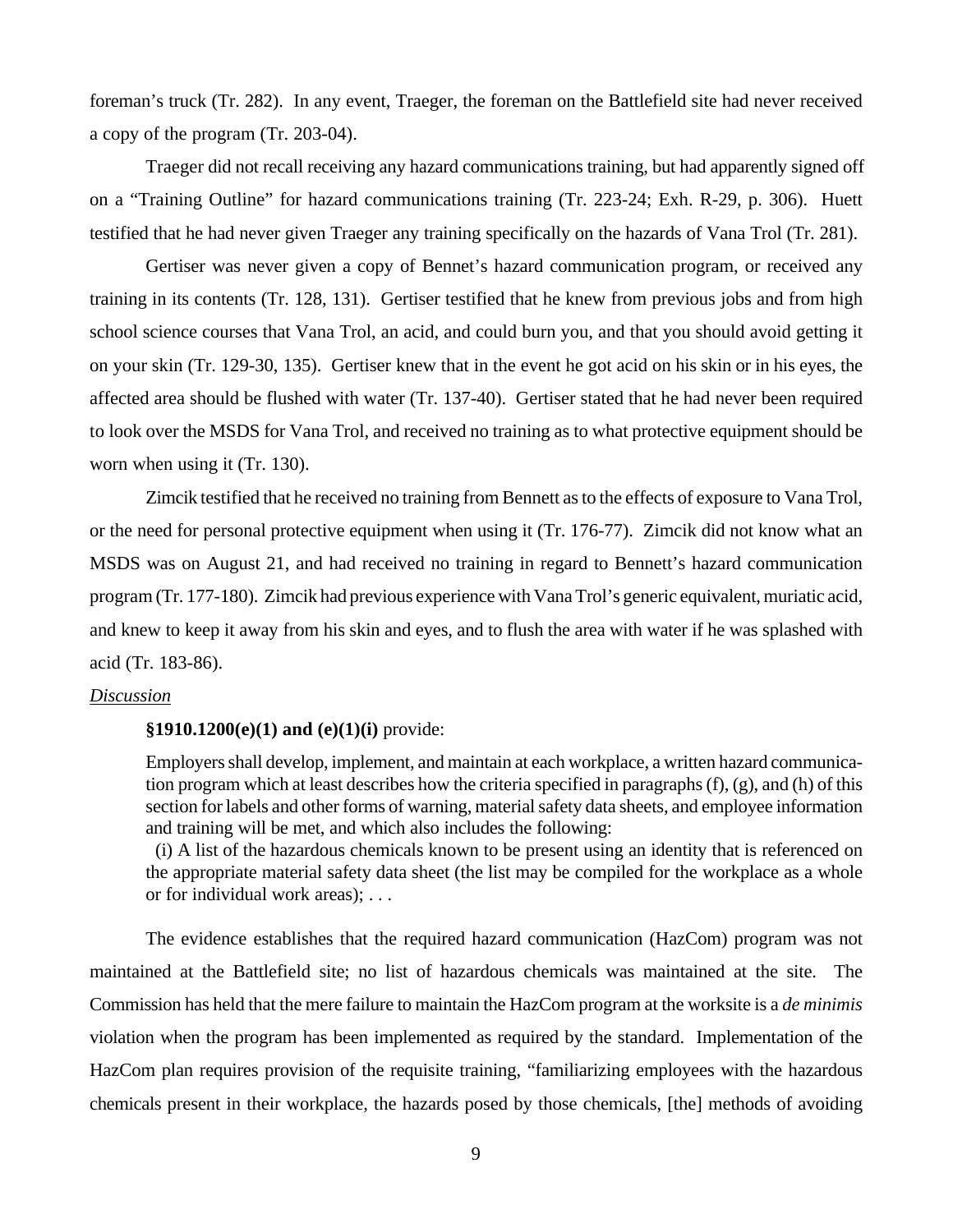exposure, and with treatment in the case of exposure." *Super Excavators, Inc.*, 15 BNA OSHC 1313, 1314-15, 1991-93 CCH OSHD ¶29,498 (No. 89-2253, 1991). In this case, however, it is clear that Bennett's HazCom program was never implemented. Zimcik and Gertiser were aware that acid, as a general rule, could cause burns and should be avoided; however, neither ever received any training specific to the hazards posed by Vana Trol. Neither were unaware of the need to wear protective clothing, and none were worn. Traeger may have received some generalized HazCom training, but was never instructed about Vana Trol in particular.

# **1910.1200(h)** provides:

Employers shall provide employees with effective information and training on hazardous chemicals in their work area at the time of their initial assignment, and whenever a new physical or health hazard the employees have not previously been trained about is introduced into their work area. . . .

## *Discussion*

As discussed above, no training specific to the hazards of Vana Trol was ever provided to the named employees. The cited violation is established.

## *Penalty*

A combined penalty of \$1,200.00 was proposed for the HazCom violations.

The cited violation is serious, in that failure to utilize appropriate protective equipment can result in chemical burns to the skin and/or eyes. Employees use hydrochloric acid regularly in their work and are frequently exposed to acid burn hazards. Gertiser and Zimcik received burns to their skin, eyes sinuses, and mouth tissues when Vana Trol spilled on them during the accident (Tr. 160-61, 179). Implementation of a safety program which alerted Bennett's employees of the need to use protective equipment, such as goggles might have minimized those injuries.

The proposed penalty is deemed appropriate and will be assessed.

#### **ORDER**

- 1. Serious citation 1, item 1a, 1b and 1d, alleging violations of §1910.1200(e)(1), (e)(1)(i), and (h), respectively, are AFFIRMED, and a combined penalty of \$1,200.00 is ASSESSED.
- 2. Serious citation 1, item 2a, alleging violation of §1926.451(a)(3) is AFFIRMED, and a penalty of \$4,200.00 is ASSESSED.
- 3. Serious citation 1, item 2b, alleging violation §1926.21(b)(2), is VACATED.